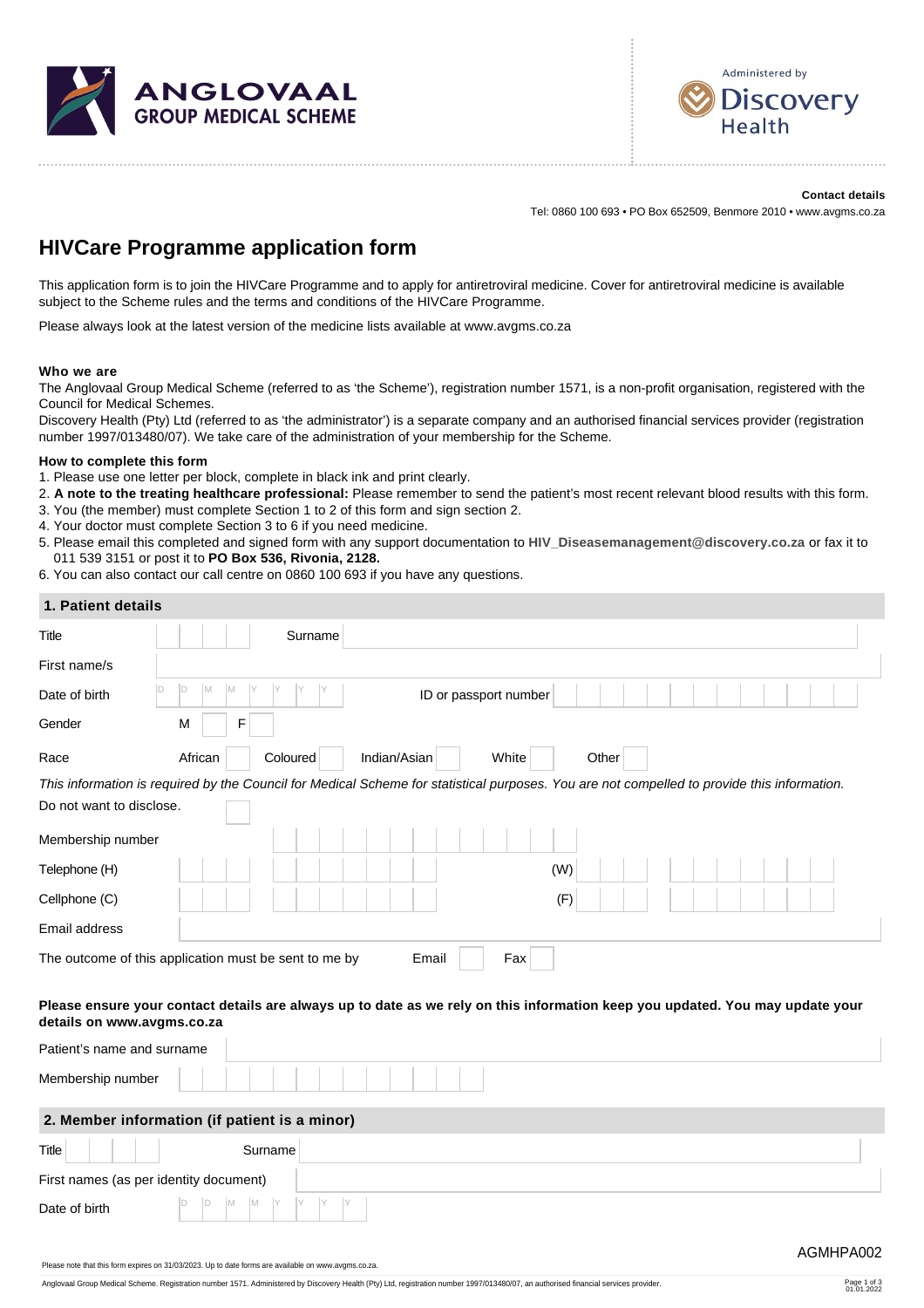| ID or passport Number                                                                                                                                                   |          |  |                  |                      |                                                |                     | Gender M                                  |                                                                                                         | F     |       |                   |  |        |
|-------------------------------------------------------------------------------------------------------------------------------------------------------------------------|----------|--|------------------|----------------------|------------------------------------------------|---------------------|-------------------------------------------|---------------------------------------------------------------------------------------------------------|-------|-------|-------------------|--|--------|
| Race                                                                                                                                                                    | African  |  | Coloured         |                      | Indian/Asian                                   |                     | White                                     |                                                                                                         | Other |       |                   |  |        |
| This information is required by the Council for Medical Scheme for statistical purposes. You are not compelled to provide this information.<br>Do not want to disclose. |          |  |                  |                      |                                                |                     |                                           |                                                                                                         |       |       |                   |  |        |
| Membership number                                                                                                                                                       |          |  |                  |                      |                                                |                     |                                           |                                                                                                         |       |       |                   |  |        |
| Telephone (H)                                                                                                                                                           |          |  |                  |                      |                                                |                     |                                           | Work                                                                                                    |       |       |                   |  |        |
| Cellphone                                                                                                                                                               |          |  |                  |                      |                                                |                     |                                           | Fax                                                                                                     |       |       |                   |  |        |
| Email address                                                                                                                                                           |          |  |                  |                      |                                                |                     |                                           |                                                                                                         |       |       |                   |  |        |
| M<br>D<br>M<br>ID<br>Date<br>Patient's signature                                                                                                                        |          |  |                  |                      |                                                |                     |                                           |                                                                                                         |       |       |                   |  |        |
|                                                                                                                                                                         |          |  |                  |                      | (If patient is a minor, main member must sign) |                     |                                           |                                                                                                         |       |       |                   |  |        |
| 3. Clinical data and examination (to be completed by the doctor)                                                                                                        |          |  |                  |                      |                                                |                     |                                           |                                                                                                         |       |       |                   |  |        |
| More pathology investigations will be useful for a full clinical picture. Please provide copies of the following reports:                                               |          |  |                  |                      |                                                |                     |                                           |                                                                                                         |       |       |                   |  |        |
| Viral load<br>CD4 count                                                                                                                                                 |          |  | Full blood count |                      |                                                | Liver function test |                                           | Urea and creatinine                                                                                     |       |       |                   |  |        |
| Is the patient pregnant?                                                                                                                                                |          |  | Yes              | No                   |                                                |                     |                                           |                                                                                                         |       |       |                   |  |        |
| If yes, expected date of delivery                                                                                                                                       |          |  | D<br> D          | M<br>M               |                                                |                     |                                           |                                                                                                         |       |       |                   |  |        |
| Height                                                                                                                                                                  | (cm)     |  |                  | Weight               |                                                |                     | (kg)                                      |                                                                                                         |       |       |                   |  |        |
| 4. Other clinical data required (to be completed by the doctor)                                                                                                         |          |  |                  |                      |                                                |                     |                                           |                                                                                                         |       |       |                   |  |        |
| Date of diagnosis                                                                                                                                                       |          |  |                  |                      |                                                |                     |                                           |                                                                                                         |       |       |                   |  |        |
| 4.1 Clinical staging (Centre for Disease Control or World Health Organization)                                                                                          |          |  |                  |                      |                                                |                     |                                           |                                                                                                         |       |       |                   |  |        |
|                                                                                                                                                                         |          |  |                  |                      |                                                |                     |                                           |                                                                                                         |       |       |                   |  |        |
| 4.2 Clinical information to substantiate staging in point 1                                                                                                             |          |  |                  |                      |                                                |                     |                                           |                                                                                                         |       |       |                   |  |        |
|                                                                                                                                                                         |          |  |                  |                      |                                                |                     |                                           |                                                                                                         |       |       |                   |  |        |
|                                                                                                                                                                         |          |  |                  |                      |                                                |                     |                                           |                                                                                                         |       |       |                   |  |        |
|                                                                                                                                                                         |          |  |                  |                      |                                                |                     |                                           |                                                                                                         |       |       |                   |  |        |
| 4.3 Medicine history                                                                                                                                                    |          |  |                  |                      |                                                |                     |                                           |                                                                                                         |       |       |                   |  |        |
| Medicine                                                                                                                                                                |          |  |                  |                      |                                                |                     | Duration of<br>treatment                  | Please insert reason or code (detailed below) for<br>discontinuation of previous antiretroviral therapy |       |       |                   |  |        |
|                                                                                                                                                                         |          |  |                  |                      |                                                |                     |                                           |                                                                                                         |       |       |                   |  |        |
|                                                                                                                                                                         |          |  |                  |                      |                                                |                     |                                           |                                                                                                         |       |       |                   |  |        |
|                                                                                                                                                                         |          |  |                  |                      |                                                |                     |                                           |                                                                                                         |       |       |                   |  |        |
|                                                                                                                                                                         |          |  |                  |                      |                                                |                     |                                           |                                                                                                         |       |       |                   |  |        |
| Reason or code for discontinuation:<br>If other, please provide a brief explanation                                                                                     |          |  |                  | Side effects         |                                                | Cost                | Resistance                                |                                                                                                         |       | Other |                   |  |        |
|                                                                                                                                                                         |          |  |                  |                      |                                                |                     |                                           |                                                                                                         |       |       |                   |  |        |
|                                                                                                                                                                         |          |  |                  |                      |                                                |                     |                                           |                                                                                                         |       |       |                   |  |        |
| 4.4 Is the patient being treated for one or more of the below conditions (please check the appropriate block):<br><b>Diabetes</b><br>Chronic renal failure              | Epilepsy |  |                  | Hypercholesterolemia | Hypertension/Cardiac failure                   |                     | Depression/psychiatric treatment<br>Other |                                                                                                         |       |       | Tuberculosis (TB) |  | Cancer |

Page 2 of 3<br>01.01.2022